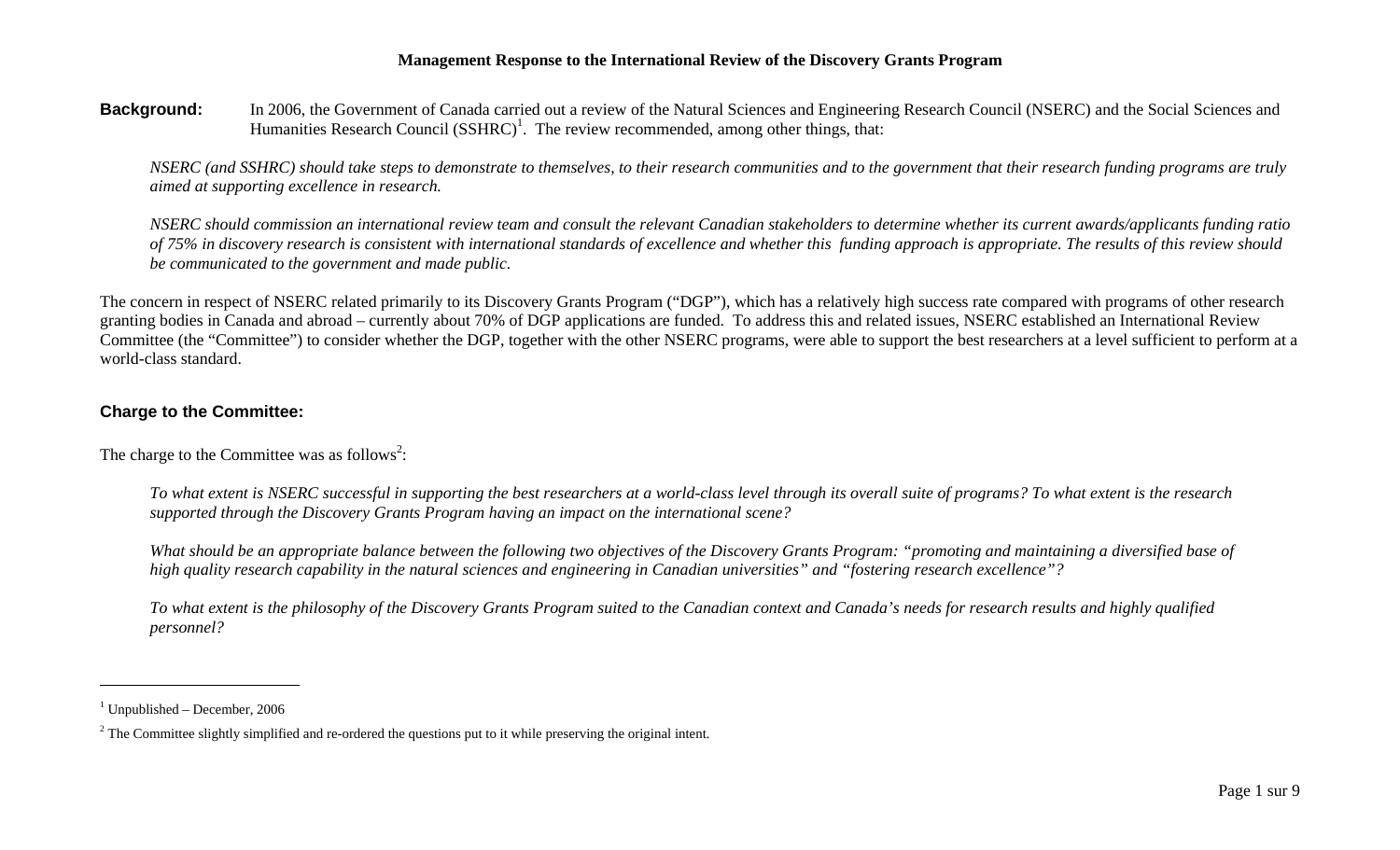To these questions, the Committee itself added a further charge:

*How should the Discovery Grants Program be improved?* 

The International Review Committee submitted its report in April 2008. It is available on the NSERC web site at (English) http://www.nserc.ca/about/consultations\_e.asp, (French) http://www.nserc.ca/about/consultations\_f.asp.

In its report the Committee makes five recommendations which are listed in the following table. NSERC Management response to these recommendations as well as associated comments, responsibility centre and timelines are included in the table alongside each recommendation. The NSERC Management action plan to respond to each recommendation is detailed in the indicated Annexes. The recommendations of the Committee with respect to the Discovery Grant adjudication process and the structure of the Grant Selection Committees (GSCs) are closely aligned with the recommendations made by the GSC Structure Advisory Committee, i.e. the "Sedra" Committee (report available on the NSERC web site at (English) http://www.nserc.ca/about/consultations\_e.asp, (French) http://www.nserc.ca/about/consultations\_f.asp) to which the Committee refers in its report. The "Sedra" Committee more specifically examined the structure and processes of the NSERC Discovery Grant Selection Committees.

**General comments on the report:** NSERC is very pleased with the rigor and diligence exercised by the International Review Committee in its assessment of the Discovery Grants program. The Committee took great care to familiarize itself with the Canadian research environment and to absorb and understand the extensive data provided as part of this review. NSERC also greatly appreciates the feedback received for this review from academic, industrial and government researchers, both Canadian and international, who have participated at one time or another as grantees, external reviewers or GSC members in the adjudication of Discovery Grant applications. Their insight on how the Discovery Grants program works and how it is perceived both nationally and internationally was extremely valuable. A word of appreciation also goes to the numerous scientific and engineering societies, committees of Deans of Science and Deans of Engineering and committees of Department Heads, which took the time to express their views on the value and outcomes of the program. All in all, NSERC has found the process to be extremely valuable in terms of the perspective it gives on the DG program and believe it is an exercise that should be repeated on a regular basis, perhaps every 10 years or so. NSERC Management believes the Committee report provides a strong validation of the philosophy underpinning the Discovery Grants program, which is to provide broad-based grants-in-aid for ongoing programs of research that are deemed internationally competitive through a rigorous peer review process. At the same time, Management accepts the findings of the committee that there are areas in which the Discovery Grants review process can and should be improved, and that making such improvements will strengthen the confidence that the research community, the government and the public have in the Discovery Grants program.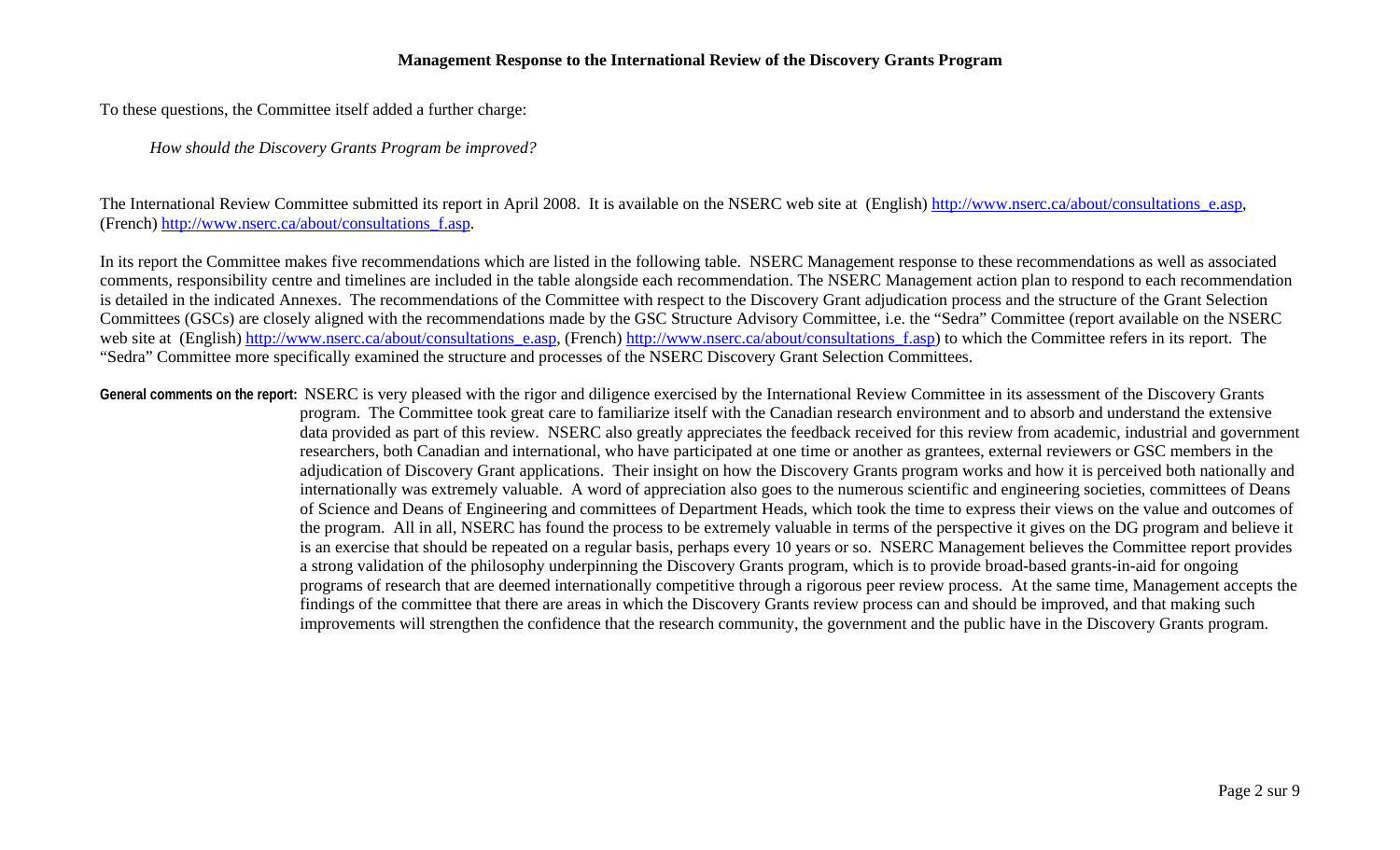| <b>Recommendations</b>                                                                                                                                                                                                                                                                                                                                                                                                                                                                                                                                                                                                                                                                                                                                                                                                                                                                                                                                                                                                                                                                                                                                                                                                                                                                                                                                                                                                                                                                                                                                                                                                    | Management<br>Response                             | Comments                                                                                                                                                                                                                                                                                                                                                                                                                                                                                                                                                                                                                                                                                                                                                                                                                                                                                                                                                                                                                                                                                                                                                                                                                                                                                                                                                                      | Action<br>Plan | Responsibility                          | Timeline                                                                   |
|---------------------------------------------------------------------------------------------------------------------------------------------------------------------------------------------------------------------------------------------------------------------------------------------------------------------------------------------------------------------------------------------------------------------------------------------------------------------------------------------------------------------------------------------------------------------------------------------------------------------------------------------------------------------------------------------------------------------------------------------------------------------------------------------------------------------------------------------------------------------------------------------------------------------------------------------------------------------------------------------------------------------------------------------------------------------------------------------------------------------------------------------------------------------------------------------------------------------------------------------------------------------------------------------------------------------------------------------------------------------------------------------------------------------------------------------------------------------------------------------------------------------------------------------------------------------------------------------------------------------------|----------------------------------------------------|-------------------------------------------------------------------------------------------------------------------------------------------------------------------------------------------------------------------------------------------------------------------------------------------------------------------------------------------------------------------------------------------------------------------------------------------------------------------------------------------------------------------------------------------------------------------------------------------------------------------------------------------------------------------------------------------------------------------------------------------------------------------------------------------------------------------------------------------------------------------------------------------------------------------------------------------------------------------------------------------------------------------------------------------------------------------------------------------------------------------------------------------------------------------------------------------------------------------------------------------------------------------------------------------------------------------------------------------------------------------------------|----------------|-----------------------------------------|----------------------------------------------------------------------------|
| 1. An applicant's previous Discovery Grant should not be the starting point for<br>a new grant. There is evidence that Grant Selection Committees (GSCs) may<br>sometimes rely too much on the amount of an applicant's previous grant and are<br>conservative in making changes to an award from one funding cycle to the next.<br>To ensure that grants are entirely merit-based, and thus to increase the funds<br>available for strong proposals, the Committee recommends that:<br>Each GSC should first rate the proposals under consideration according to<br>merit criteria and without reference to the proposer's prior grant amounts,<br>requested budget, or a "need for funds" criterion.<br>The merit rating would assign proposals to a number of "bins" $-$ e.g., "Must"<br>fund", "Fund if resources are available", "Possibly fund", and "Do not fund" –<br>perhaps using some measure of forced distribution to prevent rating inflation.<br>Only after all proposals have been merit-rated in bins, should the GSCs<br>consider the allocation of funding (based on the requirements set out in the<br>proposal budget).<br>A separate merit-rating process and funds allocation should continue to be set<br>aside to support early-career researchers. The current NSERC target guideline<br>of 50% success for this group is reasonable, subject to assurance of high<br>quality.<br>NSERC should review its current selection criteria to include elements such as<br>the potential for the research to be "transformative" and to better define the<br>intent of the "need for funds" criterion. | Agree<br>Agree<br>Agree<br>Agree<br>Agree<br>Agree | This recommendation addresses the issue of<br>historical grant level having a disproportionate<br>influence on future funding level. Concern has been<br>expressed that the DG program uses existing grant<br>levels as the starting points for moving slowly up or<br>down in funding rather than focusing on overall<br>merit as the main driver for establishing grant levels.<br>Because of this, it was felt that rising stars were not<br>able to get sufficient support for their research<br>programs quickly enough. Also, the perception in<br>the community is that if a grantee had the misfortune<br>of applying for an initial grant or a renewal in<br>competition years with particularly severe budgetary<br>constraints, the grantee would remain disadvantaged<br>throughout his or her career because of the influence<br>of this grant level on subsequent funding<br>recommendations. It is important to mention that<br>the implementation of this recommendation will not<br>affect the principle of stability inherent to the<br>program as the applicant's research record will<br>remain an important factor in determining the value<br>of the grant applied for.<br>Implementation of this recommendation will<br>profoundly change the current adjudication process,<br>since it will separate merit assessment from funding<br>recommendation. | See<br>Annex   | <b>Research Grants</b><br>program staff | Partially implement in<br>2009, full<br>implementation by 2010<br>or 2011. |
| 2. Increase the number of Discovery Accelerator Supplements <sup>*</sup> . The<br>Accelerators are a particularly effective way to encourage excellence by helping<br>researchers with unusually promising and timely ideas to "seize the moment". The                                                                                                                                                                                                                                                                                                                                                                                                                                                                                                                                                                                                                                                                                                                                                                                                                                                                                                                                                                                                                                                                                                                                                                                                                                                                                                                                                                    | Agree                                              | The Accelerator Supplements are a useful<br>mechanism to quickly ramp up the research<br>programs of promising researchers. NSERC agrees<br>that, with the current process of Discovery Grant                                                                                                                                                                                                                                                                                                                                                                                                                                                                                                                                                                                                                                                                                                                                                                                                                                                                                                                                                                                                                                                                                                                                                                                 | See<br>Annex   | Council                                 | As permitted by funding<br>increases to Council's<br>budget                |

<sup>\*</sup> NSERC has recently established this new category of award, within the DGP, to support a select group of grantees whose research shows exceptional promise of rapid and significant progress. Currently, NSERC makes availabl year 100 three-year "Accelerator" awards (\$40,000 per year).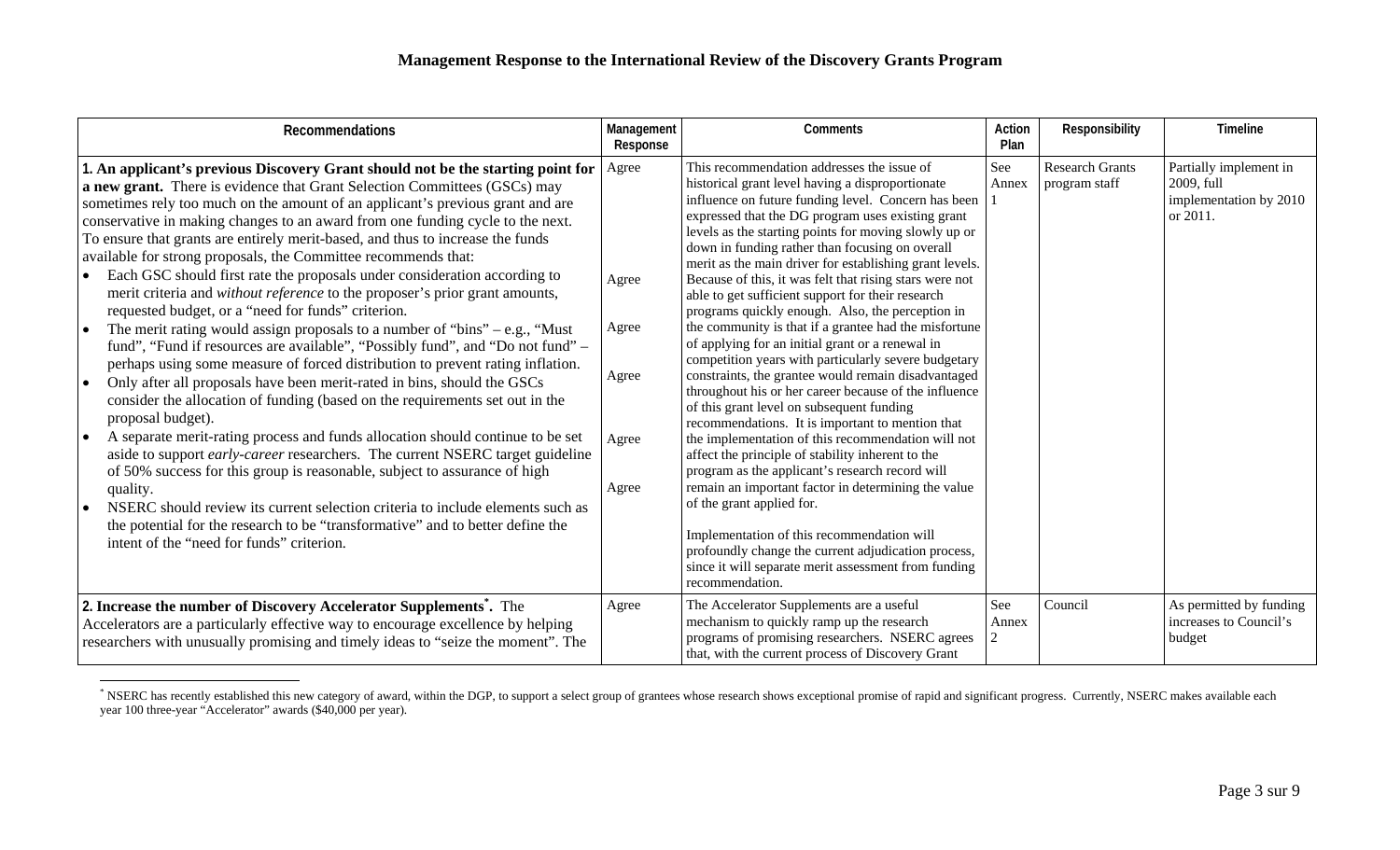| Recommendations                                                                                                                                                                                                                                                                                                                                                                                                                                                                                                                                                                                                                                                                                                                                                                                                        | Management<br>Response  | Comments                                                                                                                                                                                                                                                                                                                                                                                                                                                                                                                                                                                                                                                                                                                                                                                                                                                                                                                                                                                                                                                                                                                                                                                                                               | Action<br>Plan      | Responsibility                                                                                                                | Timeline                                                                                                                                                                  |
|------------------------------------------------------------------------------------------------------------------------------------------------------------------------------------------------------------------------------------------------------------------------------------------------------------------------------------------------------------------------------------------------------------------------------------------------------------------------------------------------------------------------------------------------------------------------------------------------------------------------------------------------------------------------------------------------------------------------------------------------------------------------------------------------------------------------|-------------------------|----------------------------------------------------------------------------------------------------------------------------------------------------------------------------------------------------------------------------------------------------------------------------------------------------------------------------------------------------------------------------------------------------------------------------------------------------------------------------------------------------------------------------------------------------------------------------------------------------------------------------------------------------------------------------------------------------------------------------------------------------------------------------------------------------------------------------------------------------------------------------------------------------------------------------------------------------------------------------------------------------------------------------------------------------------------------------------------------------------------------------------------------------------------------------------------------------------------------------------------|---------------------|-------------------------------------------------------------------------------------------------------------------------------|---------------------------------------------------------------------------------------------------------------------------------------------------------------------------|
| Committee recommends doubling the annual limit on new Accelerators<br>supplements to 200. This increase should not be at the expense of existing<br>programs but rather continue to be from new funds received by NSERC.                                                                                                                                                                                                                                                                                                                                                                                                                                                                                                                                                                                               |                         | adjudication, these supplements are an effective tool<br>to quickly elevate funding levels of meritorious<br>individuals and accelerate the progress of their<br>research. They help mitigate the concerns raised<br>over undue conservatism and grant inertia. NSERC<br>also believes that the Accelerator Supplements also<br>address, at least in part, the recommendation to the<br>effect that the criteria should include the potential<br>for the research to be transformative. It remains to<br>be seen whether Accelerator Supplements will still<br>be needed once we establish the separate merit<br>rating and funding allocation mechanism, and we<br>will monitor their continued need on a regular basis.                                                                                                                                                                                                                                                                                                                                                                                                                                                                                                              |                     |                                                                                                                               |                                                                                                                                                                           |
| 3. Revise the Grant Selection Committee structure. The Committee would<br>endorse proposals to:<br>Cut the number of GSCs from the current 28 roughly in half (with the details to<br>be advised by the 'Sedra' committee). This would facilitate assessment of<br>transdisciplinary proposals and, by virtue of substantial structural<br>rearrangement, reduce any "inertial" tendencies implicit in the long-standing<br>existing GSC set-up;<br>Increase the number of GSC members who are based outside Canada. Roughly<br>doubling the current proportion to about 15% would be an appropriate target.<br>NSERC should streamline GSC procedures to make membership more<br>attractive for non-Canadians;<br>Ensure that every DGP proposal has at least one reviewer from abroad<br>providing a written report. | Agree<br>Agree<br>Agree | NSERC agrees that creating broad groupings of<br>research areas, which would be primarily<br>disciplinary but possibly thematic where appropriate<br>(e.g., environment), would improve the peer<br>assessment of proposals. This structure would allow<br>more of a customized approach to membership of<br>the smaller sections within the broad groups, and<br>would even allow "borrowing" members from other<br>groups as needed. There would be fewer boundaries<br>and more fluidity of membership to assess better a<br>particular set of proposals. In making these changes<br>we will ensure that we retain the strengths of the<br>current process while improving those aspects, such<br>as review of proposals in emerging research areas or<br>at the boundaries of current GSC expertise, that<br>would benefit from the new approach. NSERC<br>realizes that organizing this kind of structure<br>presents important logistical and scheduling<br>challenges but believes that these can be overcome.<br>With respect to increasing the percentage of<br>international members and to "ensuring" that each<br>application had at least one reviewer from abroad<br>providing a written report, NSERC agrees that these | See<br>Annex<br>l 3 | <b>Research Grants</b><br>program staff<br><b>Research Grants</b><br>program staff<br><b>Research Grants</b><br>program staff | 2010 or 2011<br>competition<br>Start moving towards<br>this objective with the<br>2009 competition<br>Start moving towards<br>this objective with the<br>2009 competition |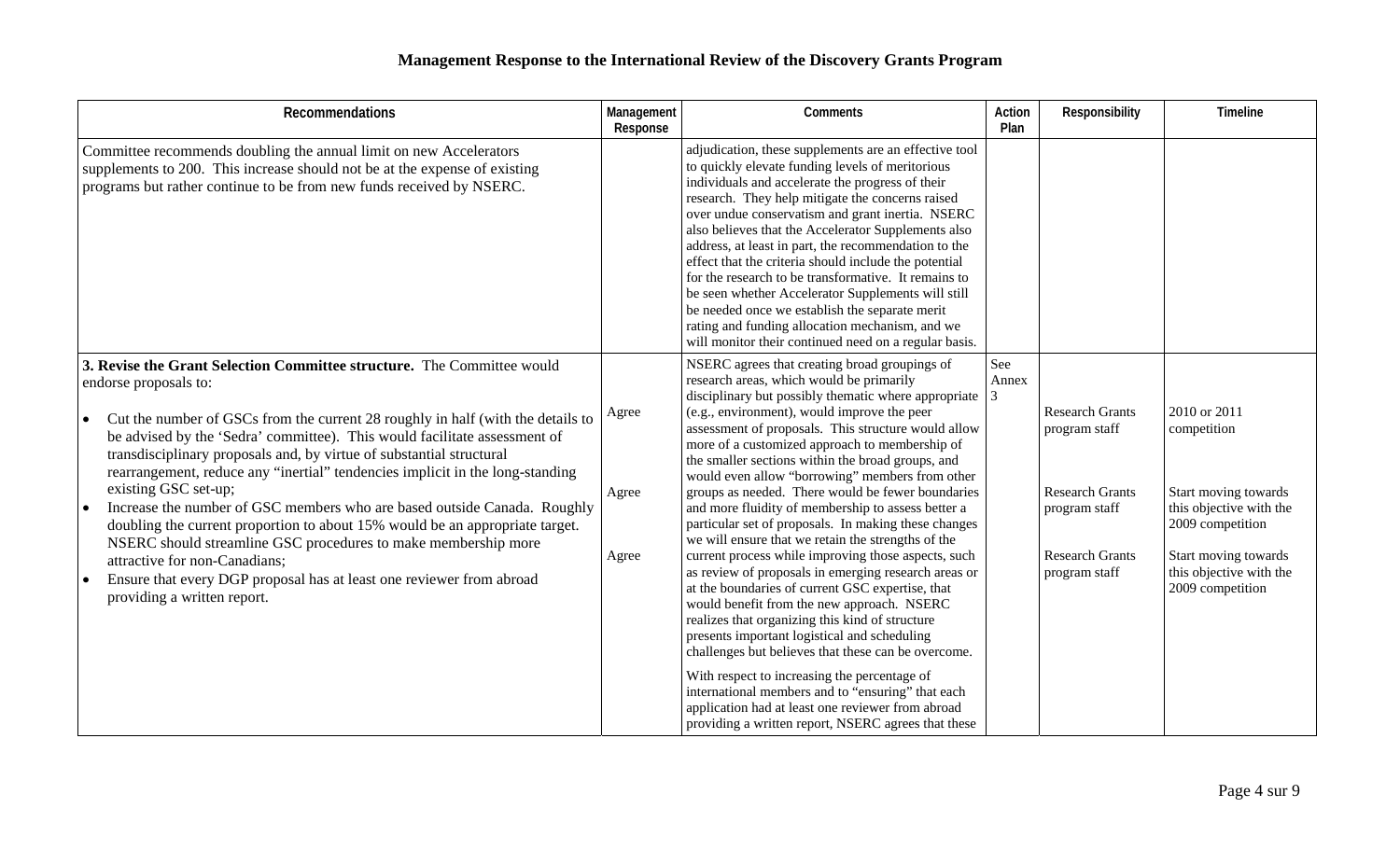| Recommendations                                                                                                                                                                                                                                                                                                                                                                                                                                                                                                                                                                                                                                                                                                                                                                                                         | Management<br>Response                | <b>Comments</b>                                                                                                                                                                                                                                                                                                                                                                                                                                                                                                                                                                                                                                                                                                                                                                                                                                                                     | Action<br>Plan                 | Responsibility                                                                                | Timeline                                                                      |
|-------------------------------------------------------------------------------------------------------------------------------------------------------------------------------------------------------------------------------------------------------------------------------------------------------------------------------------------------------------------------------------------------------------------------------------------------------------------------------------------------------------------------------------------------------------------------------------------------------------------------------------------------------------------------------------------------------------------------------------------------------------------------------------------------------------------------|---------------------------------------|-------------------------------------------------------------------------------------------------------------------------------------------------------------------------------------------------------------------------------------------------------------------------------------------------------------------------------------------------------------------------------------------------------------------------------------------------------------------------------------------------------------------------------------------------------------------------------------------------------------------------------------------------------------------------------------------------------------------------------------------------------------------------------------------------------------------------------------------------------------------------------------|--------------------------------|-----------------------------------------------------------------------------------------------|-------------------------------------------------------------------------------|
|                                                                                                                                                                                                                                                                                                                                                                                                                                                                                                                                                                                                                                                                                                                                                                                                                         |                                       | are desirable objectives, but is not able to<br>"guarantee" that this will be achieved. We will<br>strive to double the international membership and to<br>obtain at least one written review from abroad. We<br>will also document our efforts to do so.                                                                                                                                                                                                                                                                                                                                                                                                                                                                                                                                                                                                                           |                                |                                                                                               |                                                                               |
| 4. Increase support for training of highly-qualified personnel. This is especially<br>needed for postdoctoral fellows (PDFs) coming from abroad, who are not currently<br>eligible for <i>direct</i> NSERC program support. (DGP grant holders can, at their<br>discretion, use their funds to support foreign-based graduate students and PDFs).<br>The Committee recommends that:                                                                                                                                                                                                                                                                                                                                                                                                                                     | Agree                                 | A critically important aspect of the Discovery<br>Grants program is the support of highly qualified<br>personnel. More than half of all grant expenditures<br>are for training. Additionally, the Accelerator<br>Supplements will enable the hiring of more PDFs.                                                                                                                                                                                                                                                                                                                                                                                                                                                                                                                                                                                                                   | See<br>Annex<br>$\overline{4}$ | <b>Research Grants</b><br>and Scholarships<br>Directorate                                     |                                                                               |
| Canada strengthen its ability to attract international PDFs and specifically<br>endorses NSERC's proposed new CREATE program;<br>New mechanisms be developed to encourage Canadian PDFs who study abroad<br>to return to Canada. This could perhaps be modeled after the NSF CAREER<br>awards or the "Future Fellowship" of the Australian Research Council.                                                                                                                                                                                                                                                                                                                                                                                                                                                            | Agree<br>Requires<br>further<br>study | The CREATE program is seen as a key mechanism<br>for attracting PDFs from abroad and retaining<br>Canadian PDFs in Canadian labs.<br>Any successful strategy for repatriating Canadian<br>PDFs must be linked with career opportunities at<br>home.                                                                                                                                                                                                                                                                                                                                                                                                                                                                                                                                                                                                                                 |                                | Scholarships<br>program staff<br><b>Research Grants</b><br>and Scholarships<br>program staff  | CREATE program will<br>award its first grants in<br>2009                      |
| 5. At a minimum, the DGP should be funded at a level sufficient to keep the<br>average grant-size from decreasing in real (constant dollar) terms.<br>The Committee considered proposals that have been put forward from time to time<br>to place upper and/or lower bounds on the size of Discovery Grants. It concluded<br>that there should not be a uniform NSERC-mandated lower limit on the size of<br>a Discovery Grant. It may nevertheless be appropriate to establish minimum<br>grant-sizes based on discipline-specific factors and thus varying across Grant<br>Selection Committees. The Committee also concluded that there should not be an<br>upper limit – either absolute or varying by discipline – on the size of grants.<br>This would limit a GSC's discretion to support outstanding proposals. | Agree<br>Agree<br>Agree               | The current pressure on the DG budget is a serious,<br>fundamental problem. With respect to Canada's<br>ability to attract excellent researchers, members of<br>the RGS advisory committee (COGS) have<br>emphasized to NSERC that many individuals have<br>been attracted by various Chair programs, but some<br>of these are leaving when they find they are unable<br>to secure sufficient funds through the DGP to set up<br>a research program.<br>NSERC recently introduced guidelines to GSCs<br>promoting minimum grant levels that reflect the<br>practical lower limit required to accomplish useful<br>research and training within a given discipline. This<br>usually is the amount required to support at least one<br>student with some funding for materials. GSCs can<br>still recommend amounts lower than this minimum<br>where a compelling case has been made. | See<br>Annex<br>5              | Council<br><b>Research Grants</b><br>Program Staff<br><b>Research Grants</b><br>Program Staff | Already in effect<br>Implementation<br>beginning with the 2009<br>competition |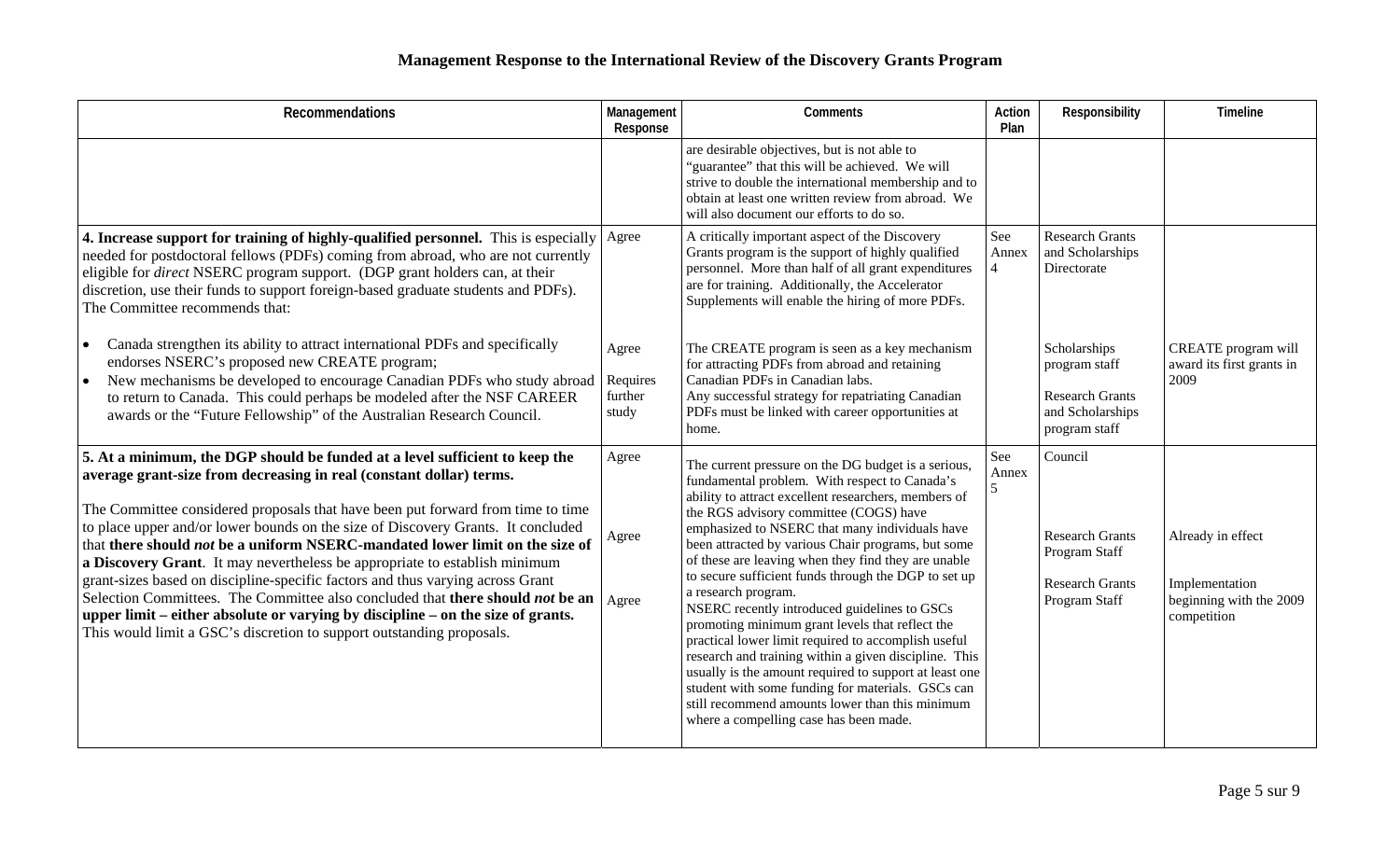## **Additional issues raised in the International Review Committee report:**

Support for broad-based research:

Data presented to the Committee indicates that decreasing the success rate in the DGP in order to provide larger grants to top researchers would have a disproportionate effect on smaller universities. NSERC supports the finding that small grants should not be cut and, by extension, the success rate in the DGP is not too high because:

- small grants produce quality work,
- less populous provinces and smaller universities hold a larger proportion of the smallest grants; therefore, cutting the smaller grants from the DGP would have a negative effect on these universities (including specific geographical regions) selectively,
- the % of each DG spent on training was quite even across grant levels, but smaller grants tended to support a greater proportion of undergraduate and Master's students, whereas larger grants supported a greater proportion of PhDs and PDFs. By extension, it can be concluded that holders of small grants engage students in research at an earlier stage and thus play an important role in feeding the HQP pipeline.

A recent Statistics Canada report http://www.statcan.ca/bsolc/english/bsolc?catno=11-622-MIE2008019 presents supporting data on the importance of maintaining the broad base of Discovery Grant support across all parts of Canada. The report found that "university degree holders in large cities are more prevalent and are growing at a more rapid pace than in smaller cities and rural areas." The higher rate of growth was from both migration to and degree attainment in the larger centres, with degree attainment playing a greater role. The report concludes that "it is less the ability of cities to attract human capital than their ability to generate it that underlies the high rates of degree attainment we observe across city populations." Without a strong research base in smaller rural and urban universities, usually underpinned by the DGP, their ability to produce and retain highly qualified personnel would be lessened, and the trend would be for degree holders to be produced in or gravitate to the large urban centres. This would decrease the proportion of knowledge-based employment generation in the smaller centres.

Annex 1:

Recommendation: **An applicant's previous Discovery Grant should not be the starting point for a new grant.** There is evidence that Grant Selection Committees (GSCs) may sometimes rely too much on the amount of an applicant's previous grant and are conservative in making changes to an award from one funding cycle to the next. To ensure that grants are entirely merit-based, and thus to increase the funds available for strong proposals, the Committee recommends that: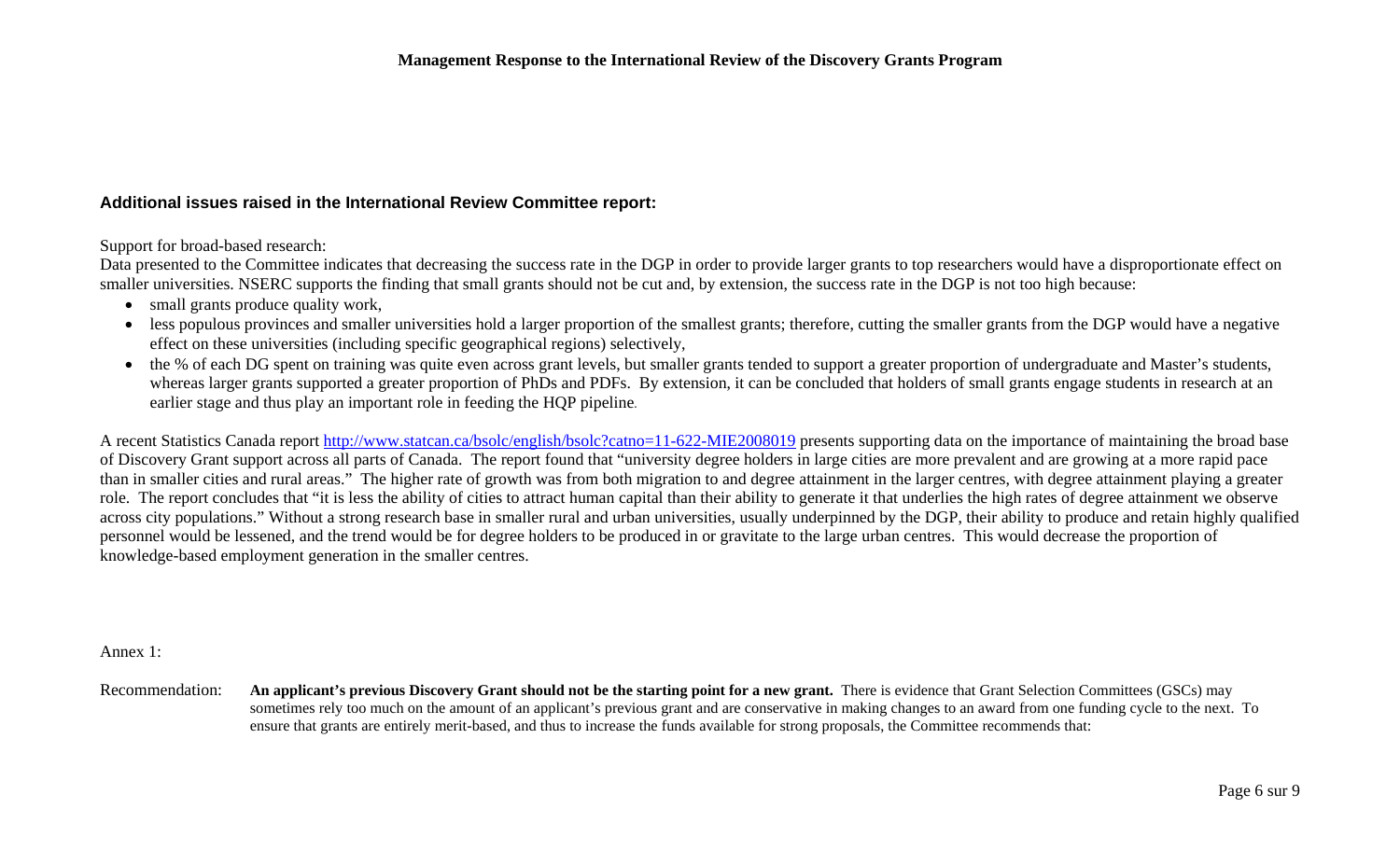- • Each GSC should first rate the proposals under consideration according to merit criteria and *without reference* to the proposer's prior grant amounts, requested budget, or a "need for funds" criterion.
- •The merit rating would assign proposals to a number of "bins" – e.g., "Must fund", "Fund if resources are available", "Possibly fund", and "Do not fund" – perhaps using some measure of forced distribution to prevent rating inflation.
- • Only after all proposals have been merit-rated in bins, should the GSCs consider the allocation of funding (based on the requirements set out in the proposal budget).
- • A separate merit-rating process and funds allocation should continue to be set aside to support *early-career* researchers. The current NSERC target guideline of 50% success for this group is reasonable, subject to assurance of high quality.
- $\bullet$  NSERC should review its current selection criteria to include elements such as the potential for the research to be "transformative" and to better define the intent of the "need for funds" criterion.
- Action: Beginning with the 2009 Discovery Grants competition Research Grants program staff will start to move away from setting competition budgets for individual GSCs based on a historical proportion of the DG envelop. Competition budgets will instead begin to be based on population dynamics and cost of research. This will be a phased in approach over two competition cycles (10 years) to avoid drastic swings in budget levels. We will also begin to separate the assessment of merit from the recommendation of a grant amount. We will establish a "bin" rating system in 2009, with descriptors associated with each rating level to facilitate placement of applicants. By decoupling merit assessment from grant level recommendation GSCs will be free to place applicants in the appropriate rating bin, regardless of previous funding levels. We will continue to ask GSCs to assess early career applicants separately from established researchers. We will review our literature and focus on selection criteria based on excellence of the applicant, merit of the research (including potential to be transformative) and training of HQP. In addition, GSCs will be asked to factor in the relative cost of the research proposed in each application and they will assess the budget justification presented by each applicant. The "need for funds" criterion will no longer be considered.

## Annex 2:

- Recommendation: 2. Increase the number of Discovery Accelerator Supplements. The Accelerators are a particularly effective way to encourage excellence by helping researchers with unusually promising and timely ideas to "seize the moment". The Committee recommends doubling the annual limit on new Accelerators supplements to 200. This increase should not be at the expense of existing programs but rather continue to be from new funds received by NSERC.
- Action: NSERC Management continues to support this mechanism as one way of disbursing increases to the NSERC budget and will increase the number of Accelerator Supplements as new funding becomes available in order to approach the target of 200 awards. Management will monitor the effectiveness of the Accelerator Supplement mechanism in the context of the changes that will take place to the Discovery Grants review process.

## Annex 3: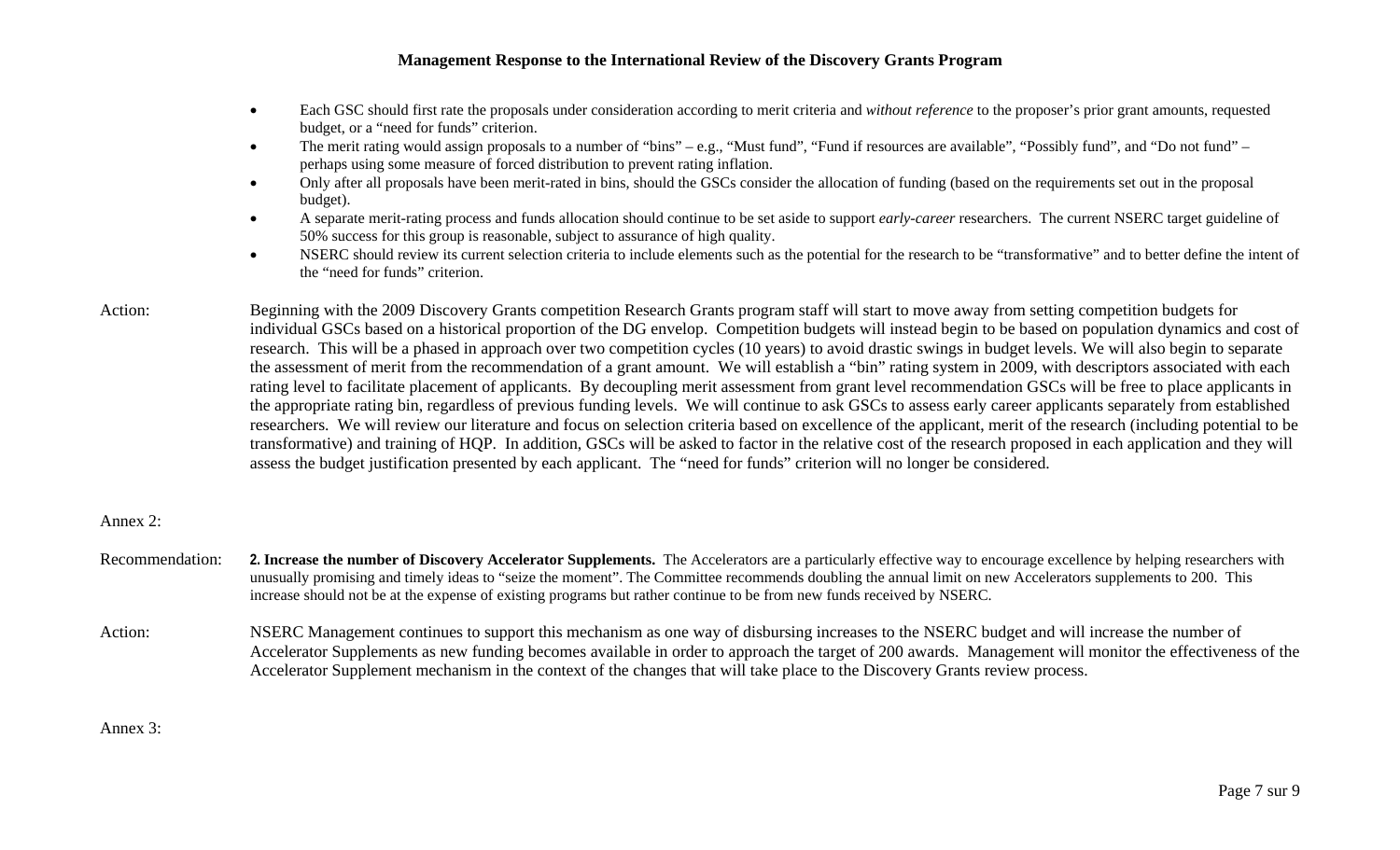Recommendation: **Revise the Grant Selection Committee structure.** The Committee would endorse proposals to:

- • Cut the number of GSCs from the current 28 roughly in half (with the details to be advised by the 'Sedra' committee). This would facilitate assessment of transdisciplinary proposals and, by virtue of substantial structural rearrangement, reduce any "inertial" tendencies implicit in the long-standing existing GSC setup;
- • Increase the number of GSC members who are based outside Canada. Roughly doubling the current proportion to about 15% would be an appropriate target. NSERC should streamline GSC procedures to make membership more attractive for non-Canadians;
- •Ensure that every DGP proposal has at least one reviewer from abroad providing a written report.
- Action: Research Grants staff is working towards implementing these recommendations over the course of the next two years. With respect to the first recommendation, staff has proposed a draft structure which is being validated through consultation with the research community. The target implementation date is for the 2010 competition. Our emphasis is on doing it right rather than on doing it quickly, because we do not want to lose the high level of community confidence that the review process currently has. With respect to the second and third recommendations, staff will begin implementation in the 2009 competition, recognizing that complete achievement of the goals may take some time. We will put in place mechanisms to more easily identify international reviewers who may have had at one time a Canadian connection, as these reviewers might be more inclined to participate. Staff will also consider options aimed at easing the workload of international reviewers so as to encourage greater participation. Also, staff will consider the feasibility of increasing the use of videoconferencing to ease the burden on members unable to travel or travelling long distances.

#### Annex 4:

- Recommendation: **Increase support for training of highly-qualified personnel.** This is especially needed for postdoctoral fellows (PDFs) coming from abroad, who are not currently eligible for *direct* NSERC program support. (DGP grant holders can, at their discretion, use their funds to support foreign-based graduate students and PDFs). The Committee recommends that:
	- •Canada strengthen its ability to attract international PDFs and specifically endorses NSERC's proposed new CREATE program;
	- • New mechanisms be developed to encourage Canadian PDFs who study abroad to return to Canada. This could perhaps be modeled after the NSF CAREER awards or the "Future Fellowship" of the Australian Research Council.
- Action: The CREATE program is being implemented in the 2009 fiscal year, with up to 20 awards in the first competition and an additional 20 awards each year until 2014. This program will allow researchers flexibility in hiring both Canadian and foreign students and postdoctoral fellows as required by the research program. In addition, the Accelerator Supplements will provide \$40,000 per year over three years to 300 grantees (when steady state is reached), which will